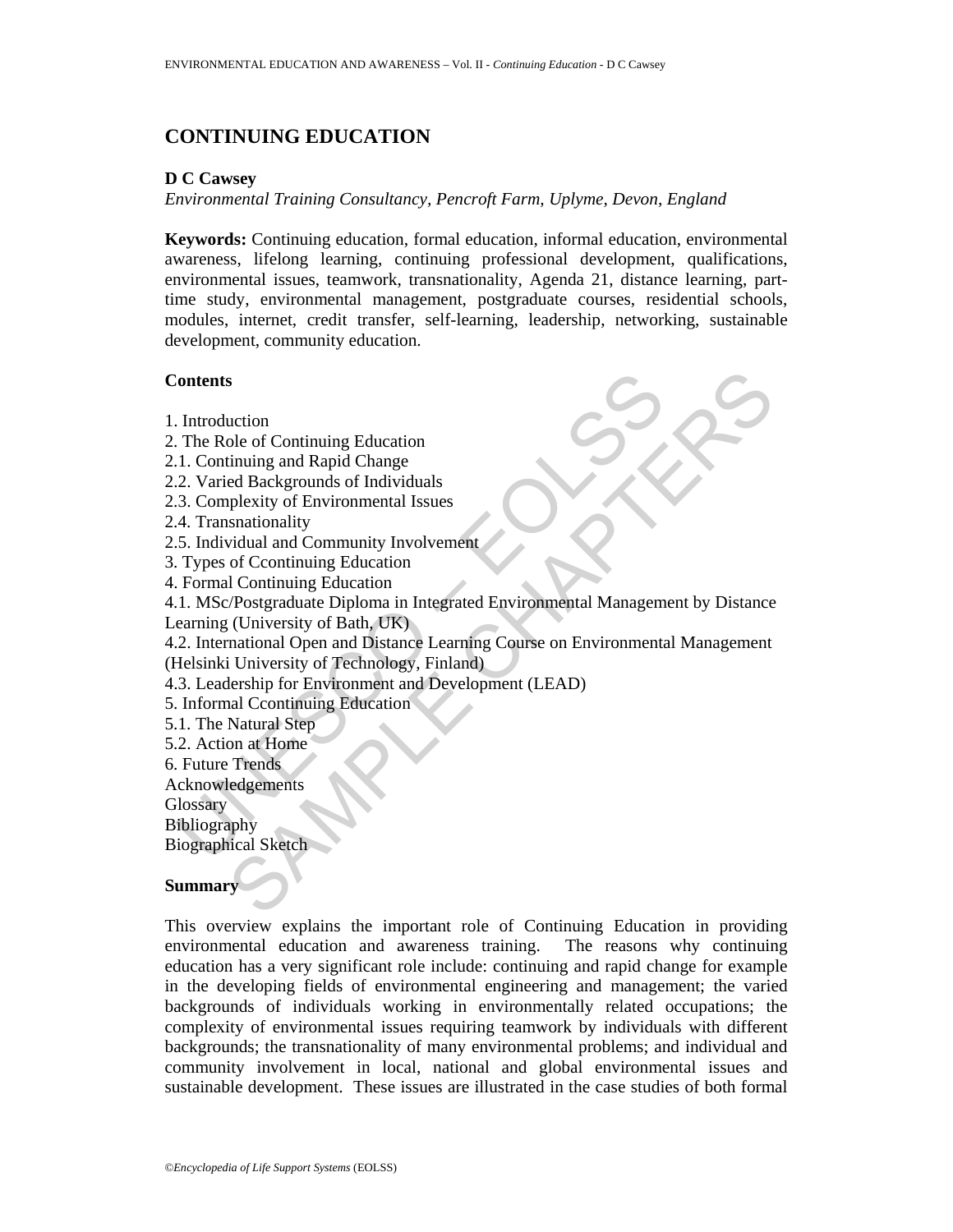and informal continuing education.

Case studies of formal continuing education described are: a distance learning postgraduate course in integrated environmental management; an international distance learning program in environmental management; and a leadership program. Case studies of informal continuing education described are: an environmental awareness program; and a program for practical environmental action by individuals and families.

#### **1. Introduction**

ducation' is often used in different ways, so a brief explanation is nece<br>this overview chapter continuing education is used to include fort<br>ducation and training received by the individual after full-time education<br>invers n' is often used in different ways, so a brief explanation is necessary.<br>
verview chapter continuing education is used to include formal and informa<br>
and training received by the individual after full-time education in sch The purpose of this overview chapter is to explain the important role of Continuing Education in providing Environmental Education and Awareness. The term 'continuing education' is often used in different ways, so a brief explanation is necessary. In this overview chapter continuing education is used to include formal and informal education and training received by the individual after full-time education in school and university has been completed. Two other related terms need brief explanation – 'lifelong learning' and 'continuing professional development'.

'Lifelong learning' is a wide-ranging concept. The term is generally used to include all education and training activities undertaken by the individual throughout their lifetime. The European Lifelong Learning Initiative (ELLI) defined lifelong learning as:

*"a continuously supportive process which stimulates and empowers individuals to acquire all the knowledge, values, skills and understanding they will require throughout their lifetimes and to apply them with confidence, creativity and enjoyment in all roles, circumstances and environments."* 

'Continuing professional development' is usually used for education and training received after full-time education, that is directly related to the individual's occupation. It is normally restricted to graduates or those with professional qualifications.

## **2. The Role of Continuing Education**

Continuing education has a very significant role in environmental education. There are several important reasons for this including:

- Continuing and rapid change, for example in the developing fields of environmental engineering and management
- Varied backgrounds of individuals working in environmentally related occupations
- Complexity of environmental issues requiring teamwork by individuals with different backgrounds
- Transnationality of many environmental problems
- Individual and community involvement in local, national and global environmental issues and sustainable development.

In order to fully understand how continuing education contributes so significantly to environmental education, it is necessary to consider each of these factors in turn.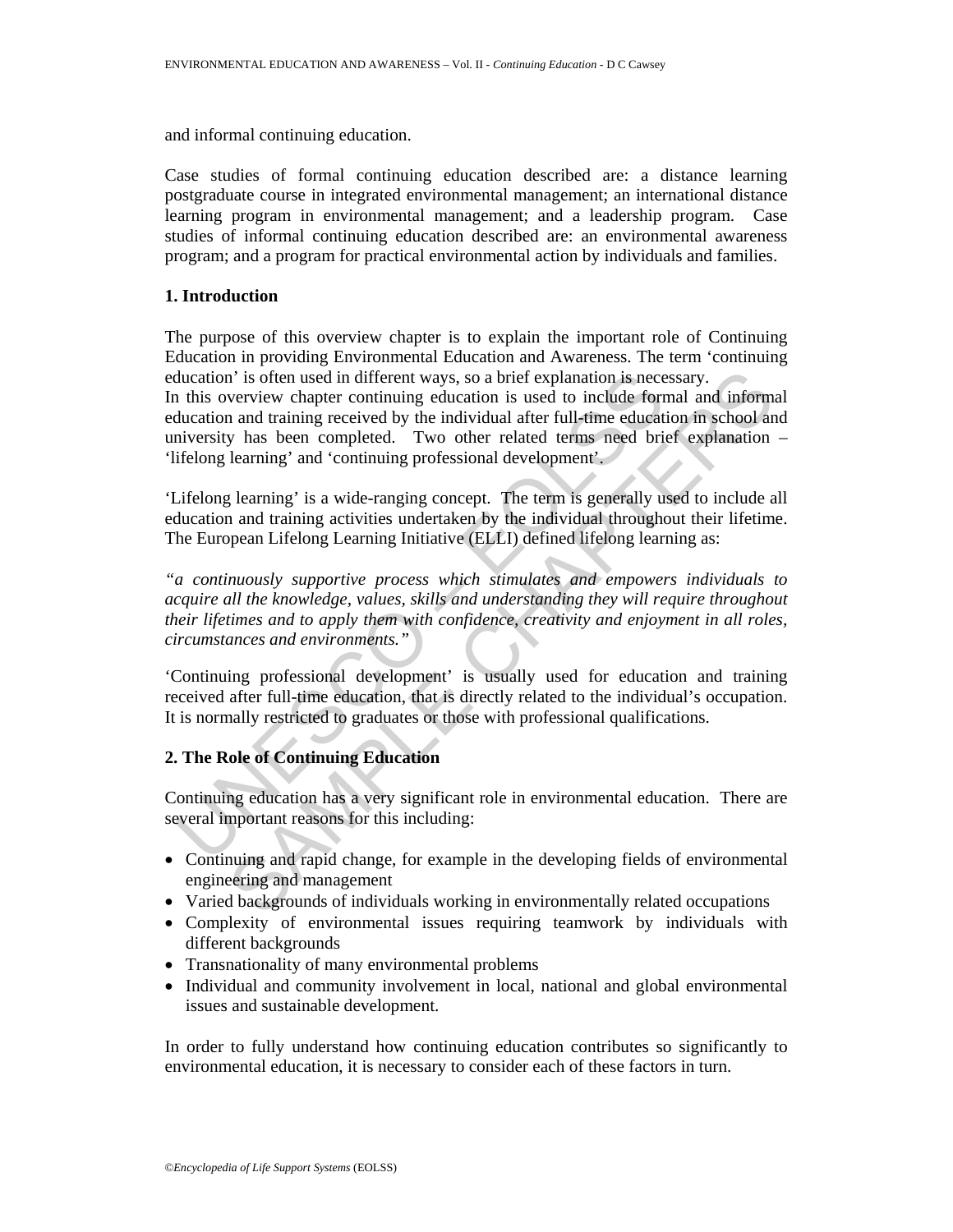#### **2.1. Continuing and Rapid Change**

However good the individual's initial full-time education, rapid technological and organizational changes mean that it must be continuously reinforced by further learning throughout working life. This must happen if knowledge and skills are to remain relevant, individuals are to continue to be employable, and enterprises are to be able to adapt and compete successfully. Changes in the environmental field have been and continue to be especially rapid.

#### **2.2. Varied Backgrounds of Individuals**

ducational backgrounds. These individuals may also have a wide r<br>orok experience. An individual may have a specialist degree on<br>oriommental subject, for example environmental emainering<br>including may have a specialist degr and backgrounds. Those individuals may also have a wide range of previous<br>perience. An individual may have a specialist degree or diploma in a<br>perious critical subject, for example environmental engineering, environment<br>gy Environmental work is undertaken by individuals with a wide range of full-time educational backgrounds. These individuals may also have a wide range of previous work experience. An individual may have a specialist degree or diploma in an environmental subject, for example environmental engineering, environmental technology, environmental science or environmental management. Alternatively an individual may have a specialist degree or diploma related to the natural environment or the built environment, for example biology, geology, geography, civil engineering. As part of such a specialist degree the individual may have studied some modules specifically on environmental topics, for example ecology, environmental planning, water resources. Environmental activities have become an integral part of many occupations. Consequently there are many individuals without environmental or environmentally-related qualifications who find that they have to undertake environmental activities as part of their work.

#### **2.3. Complexity of Environmental Issues**

Environmental issues are often complex. Teamwork by individuals from different disciplines and backgrounds is required for their study and for finding solutions. Consequently individuals often need to learn quickly about new topics in order to work effectively with colleagues from other disciplines. For example, the development of a new landfill site is likely to require inputs from a wide range of disciplines including geology, civil engineering, planning, ecology, chemistry and economics.

## **2.4. Transnationality**

Environmental issues are often not only complex, but they are also transnational. Teamwork by individuals from different countries is required for their study and for finding solutions. Consequently individuals need to be able to communicate effectively with colleagues from other countries. This may involve understanding differences in the terminology used, appreciating different views about environmental issues, and considering different solutions to environmental problems. Such teamwork by individuals from different countries is becoming increasingly important. At the global level there have been events such as the United Nations 'Earth Summits' in Rio de Janeiro in 1992 and in New York in 1997. Unified environmental policies have been adopted by the European Union. International efforts can have some success as exemplified by the treaties concerning the Rhine River. The Rhine Action Programme agreed in 1986 by France, Germany, the Netherlands and Switzerland has produced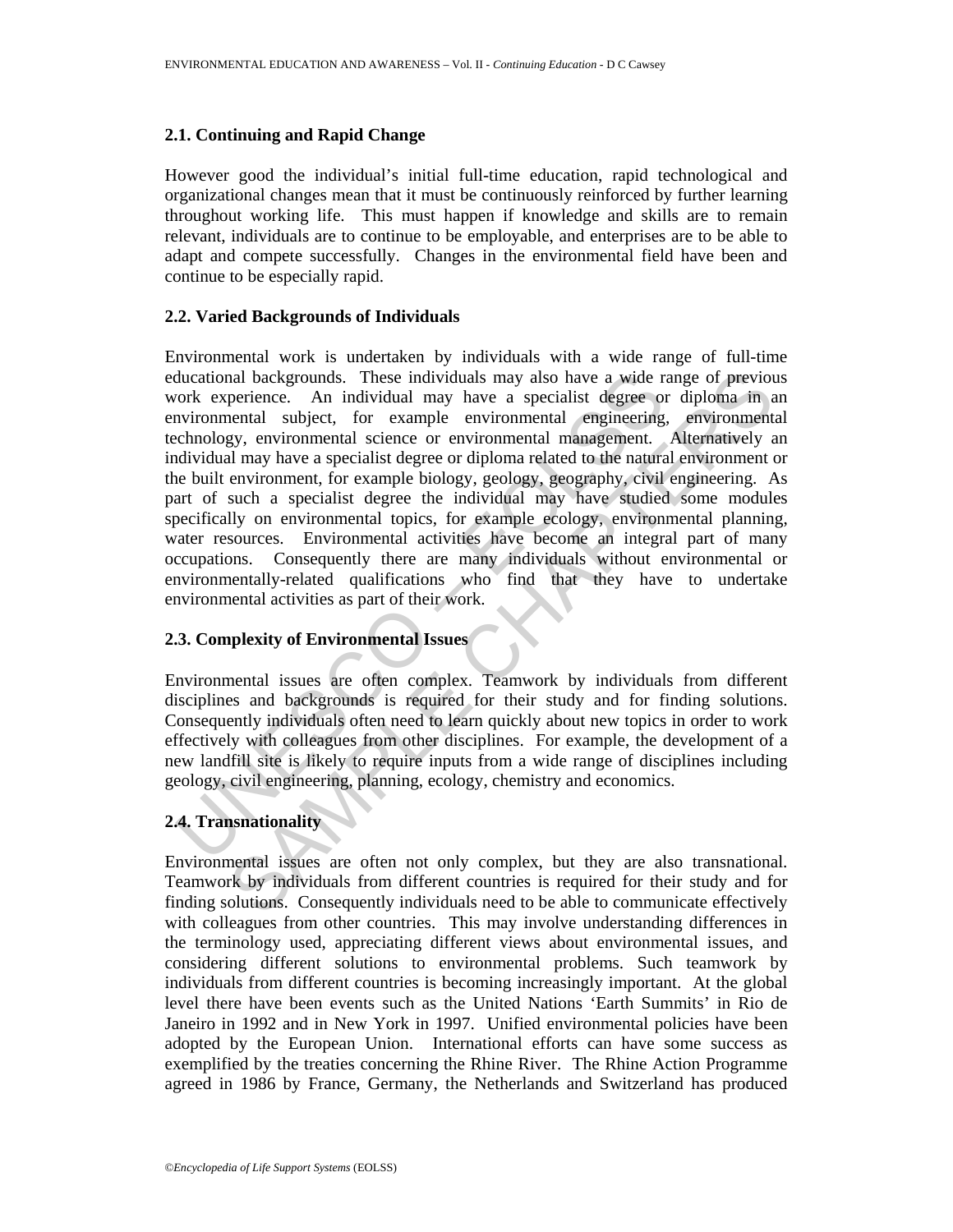some measurable benefits, for example concentrations of heavy metals have reduced, and biological treatment of organic wastes has reduced oxygen depletion and fish kills.

The importance of international cooperation on transnational environmental issues is clearly exemplified in the case of freshwater resources. Effective water management requires a plan for the whole catchments basin and including both surface water and groundwater supplies. Many catchments basins are under the jurisdiction of several nations. Shortages of freshwater can lead to competition and international tension, as in the Middle East, for example reduced water flow and salinization affecting the Euphrates and Tigris are the cause of continuing disputes involving Iraq, Syria and Turkey.

### **2.5. Individual and Community Involvement**

5. Individual and Community Involvement<br>the Earth Summit in Rio de Janeiro in 1992 gave encouragement the Earth Summitity involvement in local, national and global environment<br>stainable development. Although such individua vidual and Community Involvement<br>
th Summit in Rio de Janeiro in 1992 gave encouragement to individual an<br>
ity involvement in local, national and global environmental issues an<br>
electevelopment. Although such individual an The Earth Summit in Rio de Janeiro in 1992 gave encouragement to individual and community involvement in local, national and global environmental issues and sustainable development. Although such individual and community involvement existed prior to that time, The Earth Summit not only recognized its importance but also set out in Agenda 21 actions to strengthen public participation in decision-making (see Box 1). "Cooperation", "partnership", and "education" are identified as key elements to strengthen public participation. The key role of local authorities is recognized: "As the level of governance closest to the people, they play a vital role in educating, mobilizing and responding to the public to promote sustainable development". Agenda 21 emphasized the crucial role of education, public awareness and training (see Box 2).

"Critical to the effective implementation of the objectives, policies and mechanisms agreed by Governments in all program areas of Agenda 21 will be the commitment and genuine involvement of all social groups.

One of the fundamental prerequisites for the achievement of sustainable development is broad public participation in decision-making. Furthermore, in the more specific context of environment and development, the need for new forms of participation has emerged. This includes the need of individuals, groups and organizations to participate in environmental impact assessment procedures and to know about and participate in decisions, particularly those which potentially affect the communities in which they live and work. Individuals, groups and organizations should have access to information relevant to environment and development held by national authorities, including information on products and activities that have or are likely to have a significant impact on the environment, and information on environmental protection measures.

Any policies, definitions or rules affecting access to and participation by nongovernmental organizations in the work of the United Nations institutions or agencies associated with the implementation of Agenda 21 must apply equally to all major groups."

Box 1: Agenda 21 Section III Strengthening the role of major groups, Chapter 23 Preamble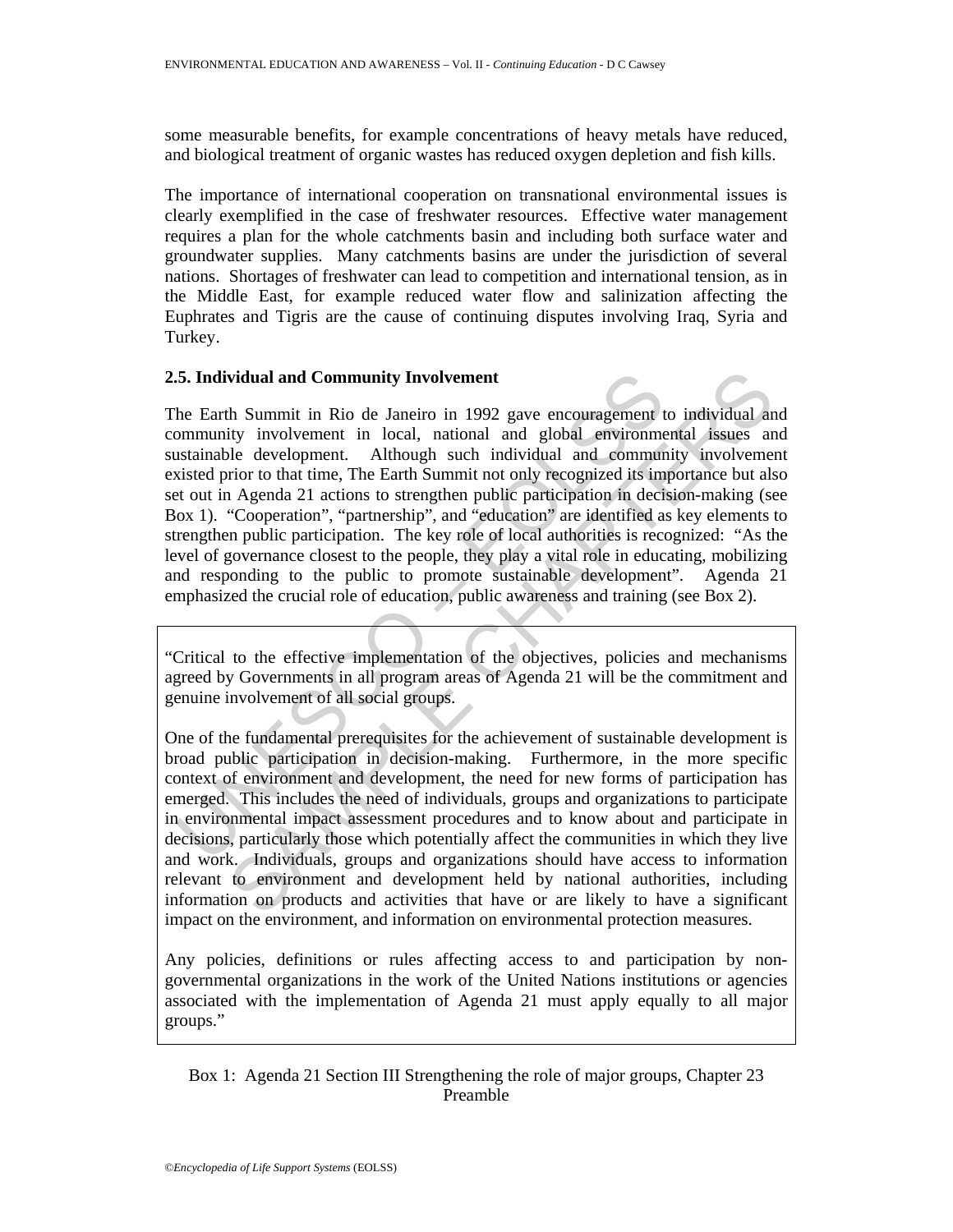"*Education, including formal education, public awareness and training should be recognized as a process by which human beings and societies can reach their fullest potential. Education is critical for promoting sustainable development and improving the capacity of the people to address environment and development issues……..Both formal and non-formal education are indispensable to changing people's attitudes so that they have the capacity to assess and address their sustainable development concerns. It is also critical for achieving environmental and ethical awareness, values and attitudes, skills and behavior consistent with sustainable development and for effective public participation in decision-making*."

"There is a need to increase public sensitivity to environment and development problems and involvement in their solutions and foster a sense of personal environmental responsibility and greater motivation and commitment towards sustainable development."

"Training is one of the most important tools to develop human resources to facilitate the transition to a more sustainable world. It should have a job-specific focus, aimed at filling gaps in knowledge and skill that would help individuals find employment and be involved in environmental and development work. At the same time, training programs should promote a greater awareness of environment and development issues as a twoway learning process."

Box 2: Extracts from Agenda 21 Section IV Means of Implementation

#### **3. Types of Continuing Education**

not provided a responsibility and greater motivation and communitations and a restantiable development."<br>
Training is one of the most important tools to develop human resource<br>
ansition to a more sustainable world. It shou netal responsibility and greater motivation and commitment towards<br>de development."<br>In to a more sustainable world. It should have a job-specific focous, ained a<br>us in knowledge and skill that would help individuals find e Traditionally continuing education has usually consisted of formal full-time or part-time university or college courses, or short-duration work-related training. In recent years, however, the range of available continuing education has expanded. Both formal and informal types of continuing education now exist. The range of different providers has also increased. Universities, the traditional providers for continuing education, are having increasingly to compete with other providers including consultants, businesses, government agencies, and non-governmental organizations. The wide spectrum of continuing education which exists is illustrated by the examples described below.

> TO ACCESS ALL THE **17 PAGES** OF THIS CHAPTER, Visi[t: http://www.eolss.net/Eolss-sampleAllChapter.aspx](https://www.eolss.net/ebooklib/sc_cart.aspx?File=E4-16-06)

#### **Bibliography**

- - -

The proceedings of the EuroEnvironment Conferences organized by the World Business Council for Sustainable Development include papers dealing with continuing education and training.